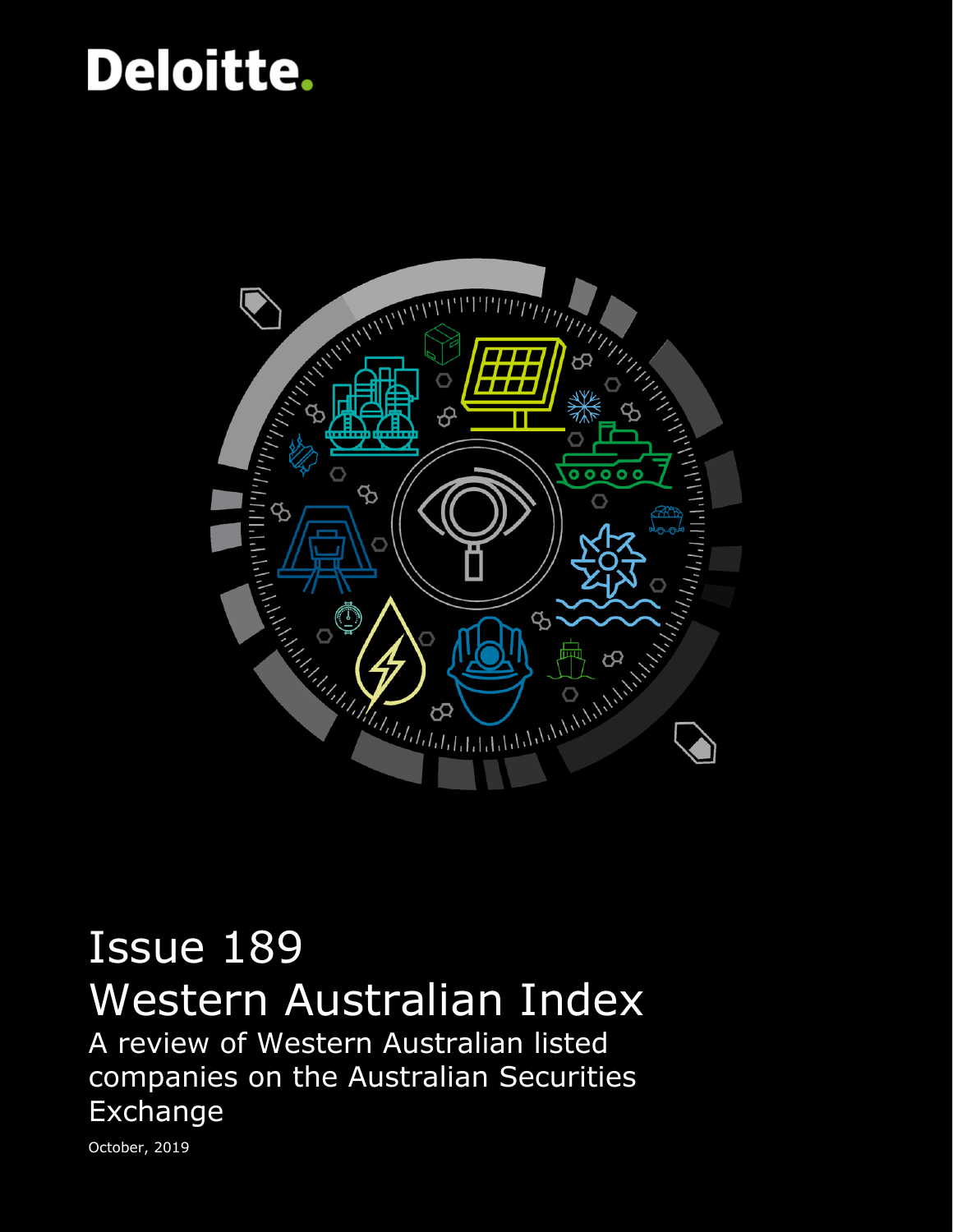## WA's top 100 listed companies

WA's top 100 listed companies – at 31 October 2019

| <b>This</b>    | Last           | <b>ASX</b> | Long Comp                                  | 31-Oct-19 | 30-Sept-19 | Last           | <b>High</b>   | Low           | <b>EPS</b>           |
|----------------|----------------|------------|--------------------------------------------|-----------|------------|----------------|---------------|---------------|----------------------|
| Month          | Month          |            | Name                                       | \$'(000)  | \$'(000)   | Price<br>(mth) | Price<br>(yr) | Price<br>(yr) | (PoAb)<br><b>CPS</b> |
| $\mathbf{1}$   | $\mathbf 1$    | WES        | Wesfarmers<br>Limited                      | 45,081.48 | 45,126.83  | 39.76          | 48.05         | 30.40         | 4.87                 |
| $\overline{2}$ | $2^{\circ}$    | <b>WPL</b> | Woodside<br>Petroleum Ltd.                 | 30,341.64 | 30,511.25  | 32.20          | 37.70         | 29.33         | 1.33                 |
| 3              | $\overline{3}$ | <b>FMG</b> | <b>Fortescue Metals</b><br>Group Limited   | 27,420.12 | 27,081.60  | 8.91           | 9.55          | 3.77          | 1.03                 |
| $\overline{4}$ | 4              | <b>S32</b> | South32 Limited                            | 12,514.37 | 12,903.12  | 2.55           | 3.99          | 2.36          | 0.08                 |
| 5              | 5              | <b>NST</b> | Northern Star<br>Resources<br>Limited      | 6,353.10  | 7,061.10   | 9.79           | 14.06         | 7.63          | 0.24                 |
| 6              | $\overline{7}$ | <b>ILU</b> | Iluka Resources<br>Ltd.                    | 3,970.93  | 3,374.61   | 9.40           | 11.19         | 6.74          | 0.75                 |
| $\overline{7}$ | 6              | <b>IGO</b> | Independence<br><b>Group NL</b>            | 3,763.38  | 3,804.73   | 6.37           | 6.64          | 3.56          | 0.13                 |
| 8              | 8              | SAR        | Saracen Mineral<br><b>Holdings Limited</b> | 3,123.94  | 2,874.02   | 3.75           | 4.75          | 2.32          | 0.11                 |
| 9              | 10             | MIN        | Mineral<br>Resources Ltd                   | 2,682.48  | 2,506.12   | 14.30          | 18.12         | 12.39         | 0.87                 |
| 10             | 9              | <b>BWP</b> | <b>BWP Trust</b>                           | 2,665.89  | 2,537.42   | 4.15           | 4.33          | 3.33          | 0.26                 |
| 11             | 11             | RRL        | Regis Resources<br>Limited                 | 2,490.08  | 2,490.08   | 4.90           | 6.72          | 4.03          | 0.32                 |
| 12             | 12             | <b>LYC</b> | Lynas<br>Corporation<br>Limited            | 1,724.54  | 1,884.48   | 2.48           | 3.16          | 1.48          | 0.12                 |
| 13             | 14             | PRN        | Perenti Global<br>Limited                  | 1,571.68  | 1,530.36   | 2.29           | 2.36          | 1.04          | 0.30                 |
| 14             | 13             | ASB        | Austal Ltd.                                | 1,485.74  | 1,542.28   | 4.18           | 4.63          | 1.76          | 0.18                 |
| 15             | 15             | <b>MND</b> | Monadelphous<br><b>Group Limited</b>       | 1,447.87  | 1,484.99   | 15.34          | 20.07         | 12.51         | 0.54                 |
| 16             | 16             | RSG        | <b>Resolute Mining</b><br>Limited          | 1,092.82  | 1,282.48   | 1.21           | 2.12          | 0.91          | 0.00                 |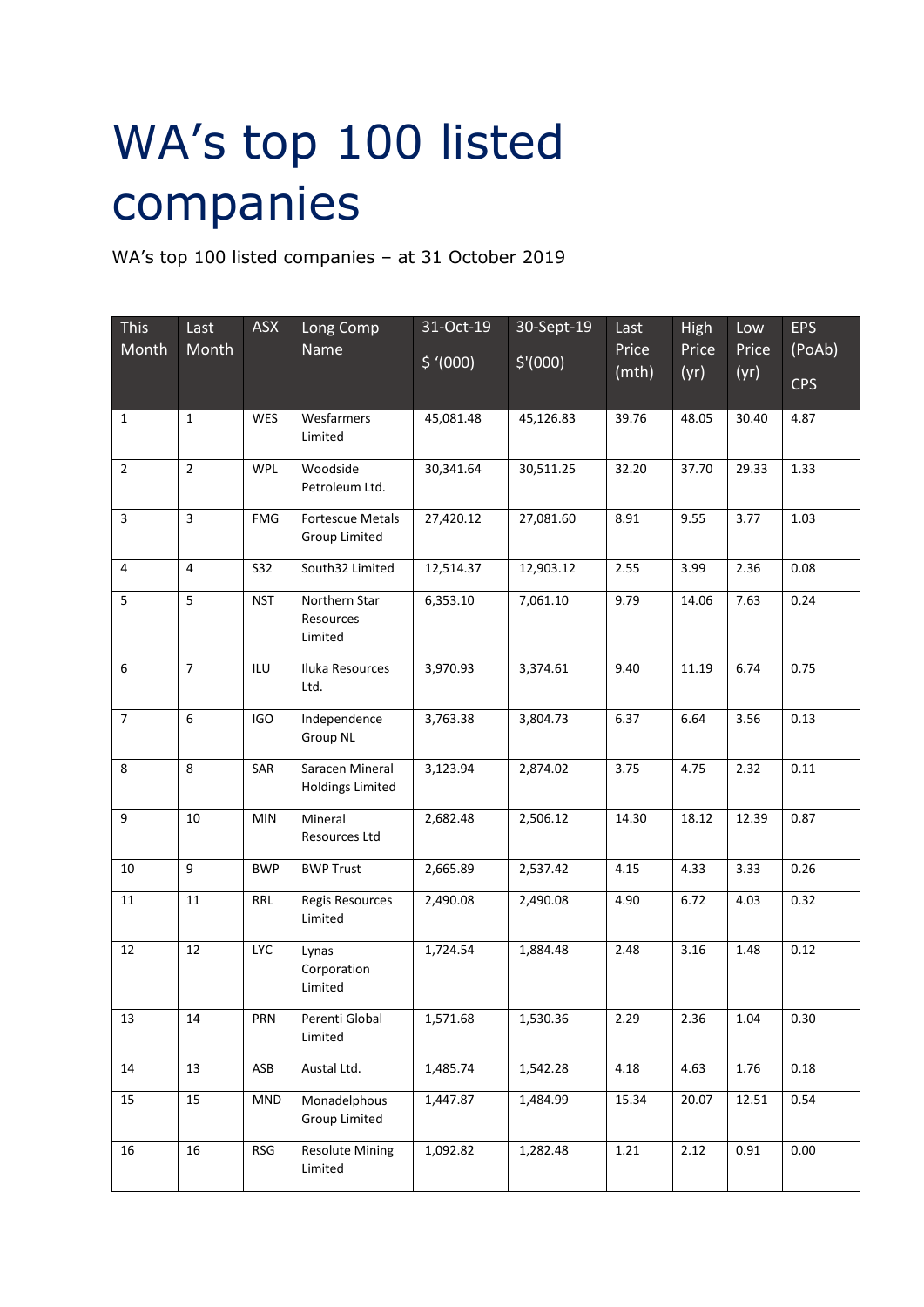| 17 | 18 | <b>SFR</b> | Sandfire<br>Resources NL                         | 1,034.17 | 1,046.71 | 5.81 | 8.34 | 5.51 | 0.65   |
|----|----|------------|--------------------------------------------------|----------|----------|------|------|------|--------|
| 18 | 23 | PRU        | <b>Perseus Mining</b><br>Limited                 | 998.62   | 817.59   | 0.86 | 0.90 | 0.34 | 0.01   |
| 19 | 17 | GOR        | Gold Road<br>Resources<br>Limited                | 997.53   | 1,094.21 | 1.14 | 1.65 | 0.59 | (0.04) |
| 20 | 24 | <b>SLR</b> | Silver Lake<br>Resources<br>Limited              | 950.97   | 765.71   | 1.16 | 1.53 | 0.46 | 0.01   |
| 21 | 19 | WGX        | WESTGOLD<br><b>RESOURCES</b><br>LIMITED.         | 938.75   | 998.67   | 2.35 | 2.57 | 0.80 | 0.04   |
| 22 | 20 | <b>MGX</b> | Mount Gibson<br>Iron Limited                     | 879.84   | 914.57   | 0.76 | 1.31 | 0.49 | 0.12   |
| 23 | 22 | <b>WSA</b> | Western Areas<br>Limited                         | 878.08   | 847.99   | 3.21 | 3.48 | 1.84 | 0.05   |
| 24 | 21 | <b>NWH</b> | <b>NRW Holdings</b><br>Limited                   | 847.77   | 874.15   | 2.25 | 3.09 | 1.40 | 0.09   |
| 25 | 26 | <b>RMS</b> | Ramelius<br>Resources<br>Limited                 | 822.78   | 740.50   | 1.25 | 1.44 | 0.38 | 0.04   |
| 26 | 27 | PLS        | Pilbara Minerals<br>Limited                      | 722.70   | 631.59   | 0.33 | 0.89 | 0.27 | (0.02) |
| 27 | 25 | <b>JMS</b> | Jupiter Mines Ltd                                | 656.26   | 764.01   | 0.34 | 0.43 | 0.23 | 0.05   |
| 28 | 33 | IMD        | Imdex Limited                                    | 617.01   | 543.28   | 1.59 | 1.60 | 0.91 | 0.07   |
| 29 | 29 | SWM        | Seven West<br>Media Limited                      | 603.21   | 588.03   | 0.40 | 0.79 | 0.35 | (0.29) |
| 30 | 28 | <b>CVN</b> | Carnarvon<br>Petroleum<br>Limited                | 593.71   | 609.34   | 0.38 | 0.63 | 0.31 | (0.01) |
| 31 | 34 | AFG        | AUSTRALIAN<br><b>FINANCE GROUP</b><br><b>LTD</b> | 582.03   | 474.25   | 2.70 | 2.70 | 0.84 | 0.15   |
| 32 | 32 | PPC        | Peet Limited                                     | 579.96   | 555.80   | 1.20 | 1.34 | 0.95 | 0.10   |
| 33 | 31 | <b>CWP</b> | Cedar Woods<br>Properties Ltd.                   | 571.18   | 556.44   | 7.10 | 7.27 | 4.52 | 0.61   |
| 34 | 30 | <b>EHL</b> | <b>Emeco Holdings</b><br>Limited                 | 546.86   | 586.69   | 1.79 | 3.27 | 1.63 | 0.11   |
| 35 | 36 | <b>TBR</b> | Tribune<br>Resources Ltd                         | 471.78   | 455.12   | 8.50 | 8.90 | 3.75 | 0.65   |
| 36 | 35 | PEA        | Pacific Energy Ltd.                              | 460.67   | 464.98   | 1.07 | 1.13 | 0.53 | 0.06   |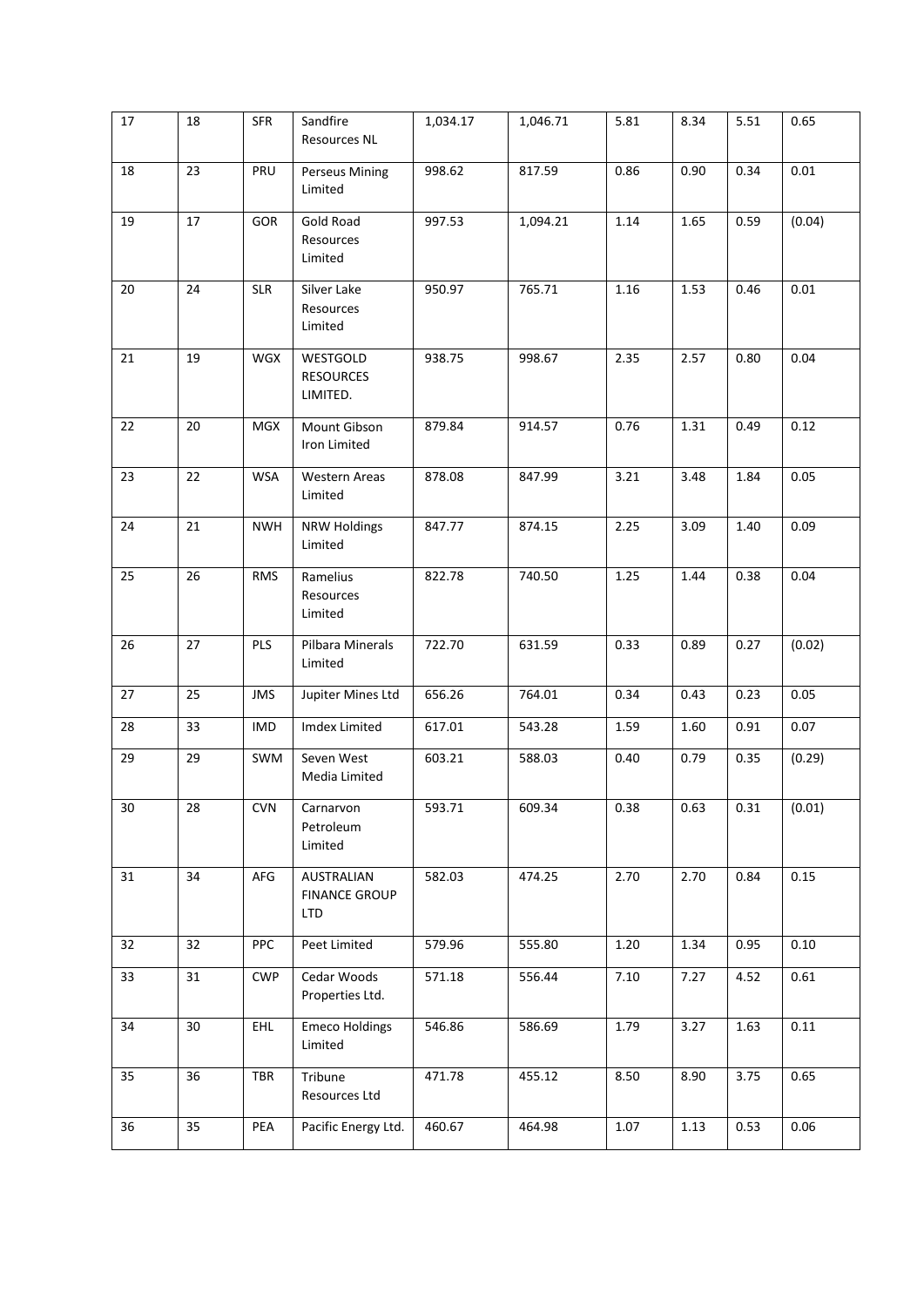| 37 | 38 | MAH        | MacMahon<br>Holdings Ltd.          | 449.03 | 428.15 | 0.22 | 0.28     | 0.16 | 0.02     |
|----|----|------------|------------------------------------|--------|--------|------|----------|------|----------|
| 38 | 39 | <b>WAF</b> | West African<br>Resources, Ltd.    | 400.42 | 422.18 | 0.46 | 0.57     | 0.21 | (0.01)   |
| 39 | 37 | <b>GXY</b> | <b>Galaxy Resources</b><br>Limited | 382.86 | 448.38 | 0.94 | 2.85     | 0.82 | (0.08)   |
| 40 |    | MAD        | Mader Group<br>Limited             | 376.25 |        | 1.07 | 1.25     | 1.03 | 0.09     |
| 41 | 42 | ALK        | Alkane Resources<br>Limited        | 361.86 | 369.45 | 0.72 | 0.87     | 0.18 | 0.05     |
| 42 | 40 | <b>CMM</b> | Capricorn Metals<br>Ltd            | 357.22 | 389.69 | 0.22 | 0.28     | 0.06 | (0.03)   |
| 43 | 41 | <b>RED</b> | RED 5 LIMITED                      | 342.19 | 373.30 | 0.28 | 0.40     | 0.06 | 0.00     |
| 44 | 44 | <b>DCN</b> | Dacian Gold<br>Limited             | 332.55 | 312.26 | 1.46 | 2.88     | 0.38 | $0.01\,$ |
| 45 | 43 | <b>BGL</b> | <b>Bellevue Gold</b><br>Limited    | 313.45 | 344.65 | 0.55 | 0.74     | 0.35 | (0.02)   |
| 46 | 67 | SVY        | <b>Stavely Minerals</b><br>Limited | 284.35 | 177.76 | 1.33 | 1.42     | 0.15 | (0.06)   |
| 47 | 45 | <b>BSE</b> | <b>Base Resources</b><br>Limited   | 281.19 | 303.32 | 0.24 | 0.33     | 0.21 | 0.03     |
| 48 | 46 | <b>IMA</b> | Image Resources<br>NL              | 264.86 | 264.86 | 0.27 | 0.31     | 0.10 | 0.02     |
| 49 | 48 | MLD        | <b>MACA Limited</b>                | 254.61 | 257.29 | 0.95 | 1.25     | 0.79 | 0.08     |
| 50 | 47 | <b>BCK</b> | <b>Brockman Mining</b><br>Limited  | 248.04 | 261.56 | 0.03 | 0.10     | 0.02 | $0.01\,$ |
| 51 | 51 | EAR        | Echo Resources<br>Limited          | 241.10 | 237.46 | 0.33 | 0.34     | 0.10 | (0.05)   |
| 52 | 52 | FRI        | Finbar Group<br>Limited            | 232.67 | 229.94 | 0.86 | 0.90     | 0.75 | 0.04     |
| 53 | 56 | LYL        | Lycopodium Ltd.                    | 219.72 | 216.14 | 5.53 | 6.14     | 4.35 | 0.42     |
| 54 | 71 | <b>RAP</b> | ResApp Health<br>Limited           | 219.32 | 170.58 | 0.32 | 0.42     | 0.07 | (0.01)   |
| 55 | 60 | PAN        | Panoramic<br>Resources<br>Limited  | 212.63 | 196.27 | 0.33 | 0.50     | 0.28 | 0.02     |
| 56 | 64 | <b>FWD</b> | Fleetwood Corp.<br>Ltd.            | 211.93 | 182.60 | 2.24 | 2.29     | 1.56 | (0.07)   |
| 57 | 54 | <b>SO4</b> | Salt Lake Potash<br>Limited        | 209.91 | 225.88 | 0.82 | 0.95     | 0.43 | (0.14)   |
| 58 | 57 | DCG        | Decmil Group<br>Limited.           | 205.77 | 210.55 | 0.86 | $1.00\,$ | 0.65 | 0.06     |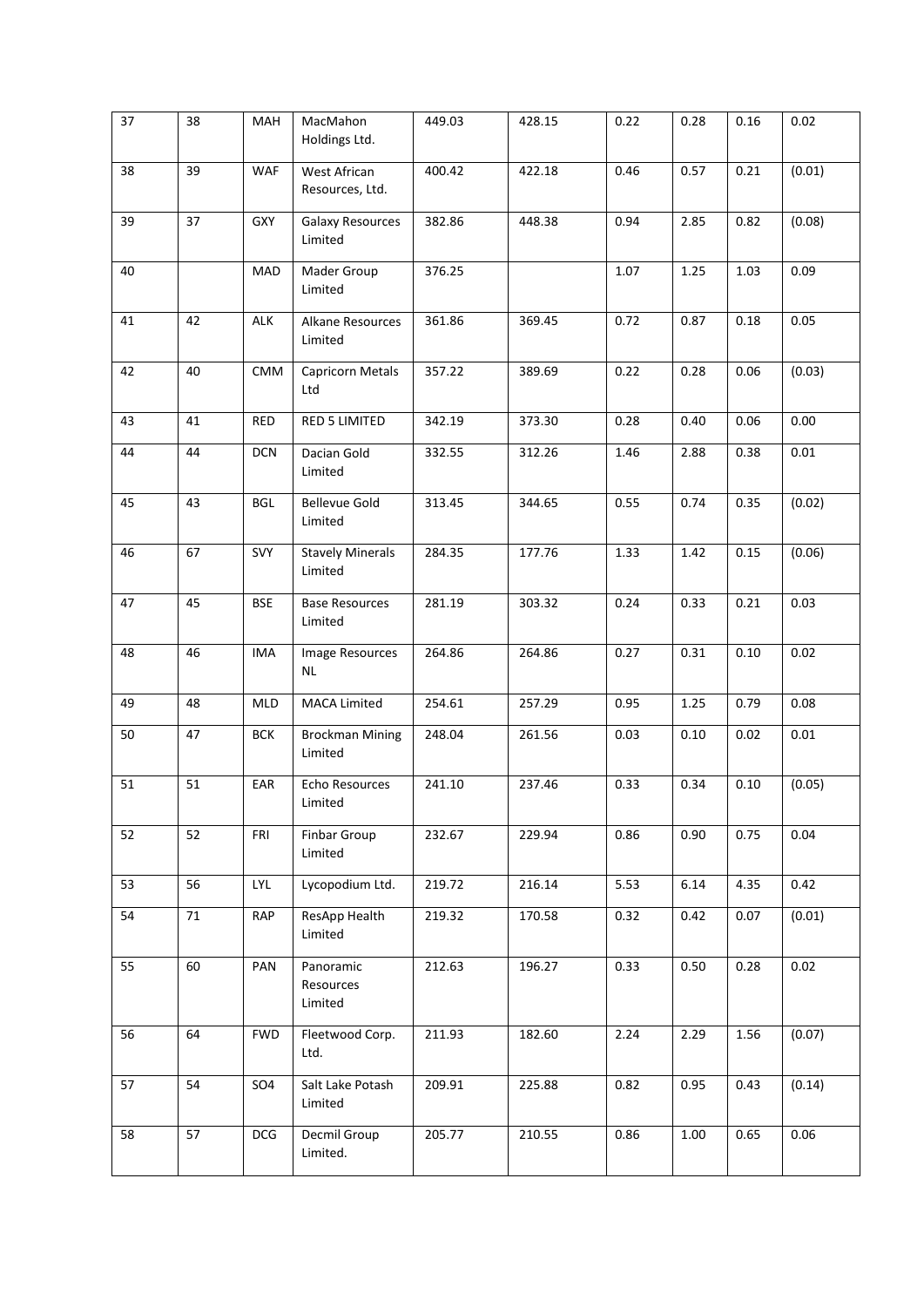| 59 | 50  | <b>PNR</b> | Pantoro Limited                             | 194.03 | 241.07 | 0.17  | 0.28  | 0.15  | 0.00   |
|----|-----|------------|---------------------------------------------|--------|--------|-------|-------|-------|--------|
| 60 | 61  | <b>SFC</b> | Schaffer Corp.<br>Ltd.                      | 193.33 | 193.74 | 14.07 | 15.76 | 12.80 | 1.66   |
| 61 | 58  | <b>CVL</b> | Civmec Limited                              | 192.55 | 206.75 | 0.43  | 0.57  | 0.24  | 0.01   |
| 62 | 59  | <b>CYL</b> | <b>Catalyst Metals</b><br>Ltd               | 189.34 | 196.44 | 2.40  | 2.80  | 1.51  | (0.02) |
| 63 | 75  | <b>LTR</b> | Liontown<br>Resources Ltd.                  | 185.84 | 165.57 | 0.11  | 0.18  | 0.02  | (0.01) |
| 64 | 53  | <b>ALC</b> | <b>Alcidion Group</b><br>Limited            | 184.64 | 228.39 | 0.21  | 0.31  | 0.04  | 0.00   |
| 65 | 69  | CDV        | Cardinal<br>Resources<br>Limited            | 182.69 | 174.42 | 0.37  | 0.55  | 0.30  | (0.07) |
| 66 | 65  | <b>RND</b> | RAND Mining Ltd.                            | 180.45 | 181.05 | 3.00  | 3.50  | 1.55  | 1.12   |
| 67 | 66  | SRG        | SRG Global<br>Limited                       | 178.32 | 180.57 | 0.40  | 0.65  | 0.29  | 0.02   |
| 68 | 72  | <b>MCR</b> | <b>Mincor Resources</b><br><b>NL</b>        | 177.78 | 169.18 | 0.62  | 0.74  | 0.32  | (0.06) |
| 69 | 63  | KLL        | KALIUM LAKES<br>LIMITED                     | 177.30 | 190.04 | 0.46  | 0.72  | 0.26  | (0.06) |
| 70 | 77  | ADT        | <b>Adriatic Metals</b><br><b>PLC</b>        | 172.46 | 162.72 | 1.13  | 1.23  | 0.54  | (0.02) |
| 71 | 62  | SFG        | Seafarms Group<br>Limited                   | 170.48 | 192.52 | 0.09  | 0.14  | 0.07  | (0.02) |
| 72 | 78  | EZL        | Euroz Ltd.                                  | 168.68 | 162.20 | 1.04  | 1.33  | 0.98  | 0.00   |
| 73 | 73  | <b>DNK</b> | Danakali Limited                            | 168.65 | 168.48 | 0.64  | 0.82  | 0.59  | (0.03) |
| 74 | 55  | PDN        | Paladin Energy<br>Ltd                       | 168.31 | 221.64 | 0.08  | 0.22  | 0.08  | (0.02) |
| 75 | 76  | <b>MRM</b> | MMA Offshore<br>Limited                     | 165.18 | 163.03 | 0.19  | 0.24  | 0.14  | (0.04) |
| 76 | 70  | MML        | <b>Medusa Mining</b><br>Limited             | 156.88 | 171.43 | 0.76  | 0.96  | 0.30  | 0.18   |
| 77 | 79  | <b>PNC</b> | Pioneer Credit<br>Limited                   | 155.96 | 155.96 | 2.46  | 3.29  | 1.86  | 0.07   |
| 78 | 83  | <b>MLX</b> | Metals X Limited                            | 154.24 | 146.60 | 0.17  | 0.49  | 0.14  | (0.17) |
| 79 | 100 | <b>PYC</b> | Phylogica Limited                           | 151.46 | 107.49 | 0.06  | 0.07  | 0.02  | 0.00   |
| 80 | 74  | CII        | CI Resources<br>Limited                     | 150.26 | 167.01 | 1.30  | 1.68  | 1.18  | 0.08   |
| 81 | 122 | <b>CCV</b> | Cash Converters<br>International<br>Limited | 147.95 | 86.30  | 0.24  | 0.29  | 0.12  | 0.00   |